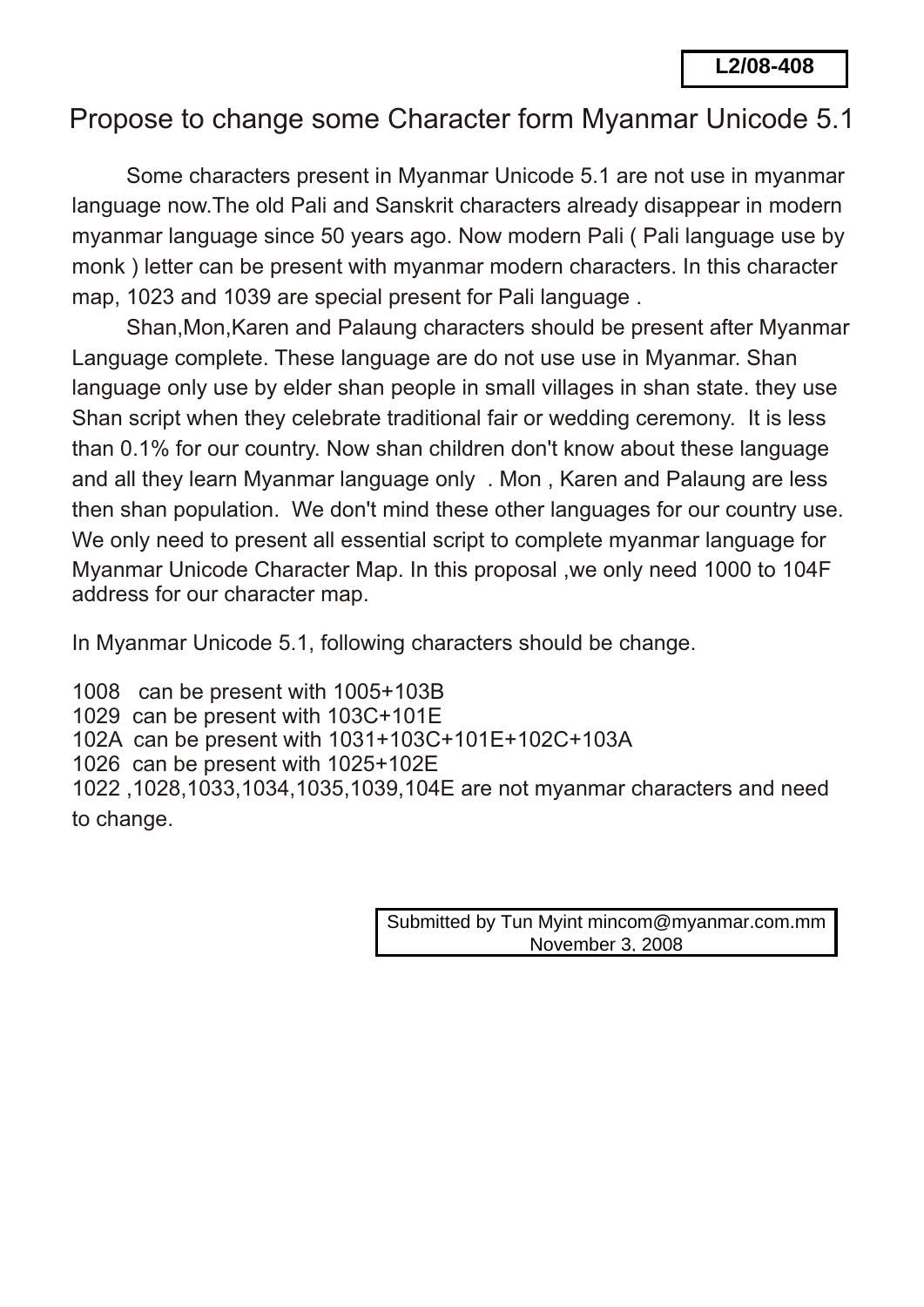|                                  | 100          | 101                   | 102                      | 103                                | 104                      | 105 |
|----------------------------------|--------------|-----------------------|--------------------------|------------------------------------|--------------------------|-----|
| $\boldsymbol{0}$                 | $\infty$     | $\infty$              | <b>S</b>                 | ្ពា                                | $\circ$                  |     |
| $\mathbf{1}$                     | $\mathsf{Q}$ | $\infty$              | 32                       | <b>GO</b>                          | $\circ$                  |     |
| $\overline{2}$                   | $\bigcirc$   | 3                     |                          | $\hat{\mathbb{C}}$                 | J                        |     |
| $\overline{\mathbf{3}}$          | ဃ            | $\pmb{\heartsuit}$    | $\frac{1}{\sqrt{2}}$     |                                    | ၃                        |     |
| $\overline{\mathbf{4}}$          | $\mathsf C$  | $\hat{\mathsf{P}}$    | 12                       | ll                                 | 9                        |     |
| 5                                | $\odot$      | $\bigcirc$            | 5                        | $\sum_{i=1}^{n}$                   | $\Theta$                 |     |
| 6                                | <b>SO</b>    | $\boldsymbol{\omega}$ | $\Theta$                 | $\frac{1}{\sqrt{2}}$               | $\mathbb{G}$             |     |
| $\overline{7}$                   | $\mathbf Q$  | $\circ$               | $\mathbf{C}$             | $\mathbb{Q}$                       | $\Omega$                 |     |
| 8                                | $\mathbf{s}$ | $\infty$              | <b>Pi</b><br>ii          | $\bigoplus_{i=1}^n \mathfrak{g}_i$ | $\Omega$                 |     |
| $\mathbf{9}$                     | 5            | $\omega$              | <br> -<br>               | ु                                  | ၉                        |     |
| A                                | ည            | $\infty$              | $\mathbb{C}\mathbb{C}$   | $\sum_{i=1}^{n}$                   | $\overline{\phantom{a}}$ |     |
| B                                | $\mathsf{Q}$ | ရ                     | ी                        | ्री                                | П                        |     |
| $\mathsf C$                      | $\mathsf{S}$ | $\infty$              | ි                        | 國                                  | S                        |     |
| $\begin{array}{c} \n\end{array}$ | ဍ            | $\overline{O}$        | $\overline{S}$           | ं                                  | $\overline{\mathbb{S}}$  |     |
| $\mathsf E$                      | U            | $\infty$              | $\overline{\mathcal{S}}$ | ្អ                                 |                          |     |
| F                                | CO           | ၯ                     | ្ពុ                      | ဿ                                  | <u>ର୍ଗ</u>               |     |

Proposal for Myanmar Unicode as following character map